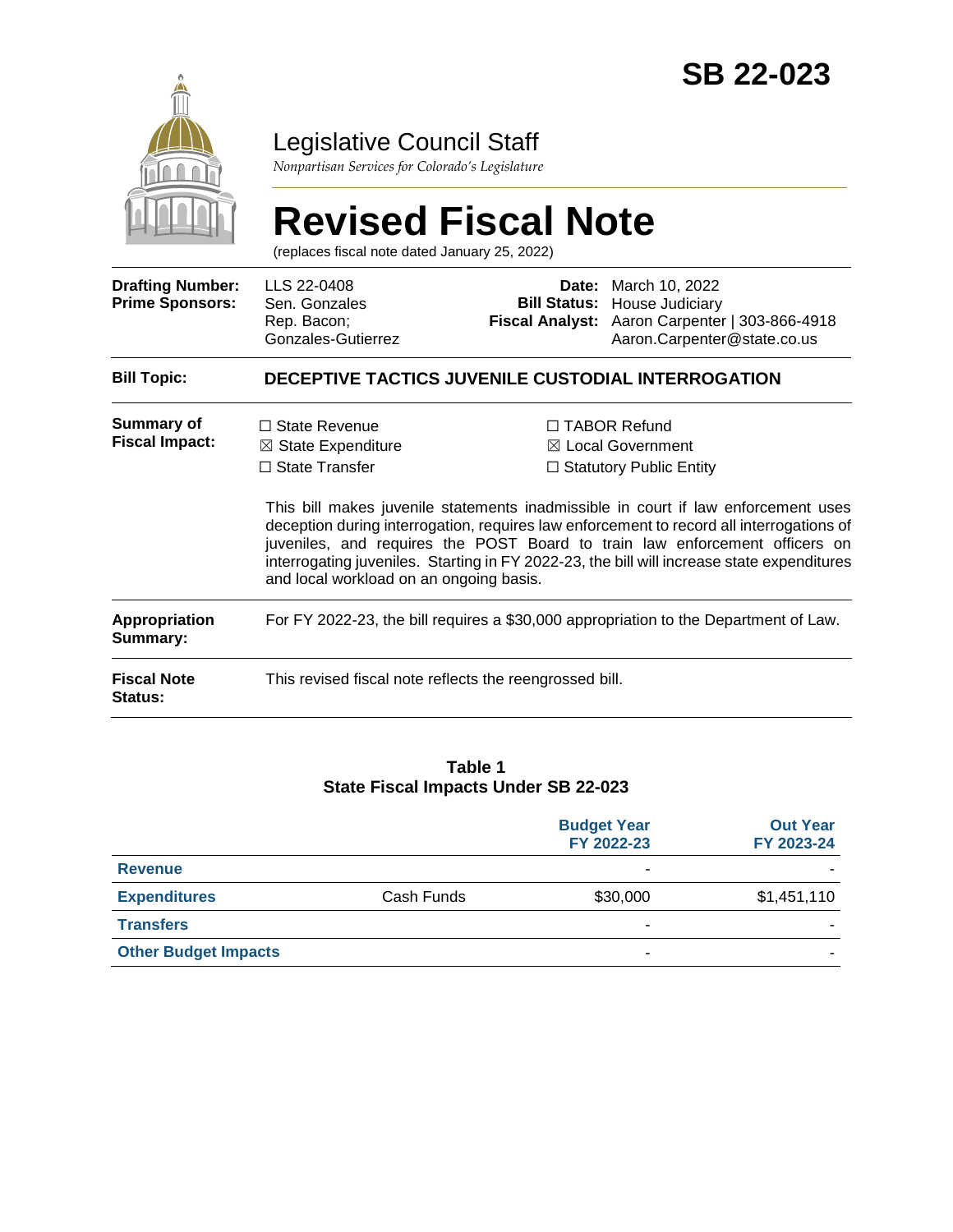# **Summary of Legislation**

**Deception in juvenile custodial interrogation.** The bill makes any statement or admission of a juvenile presumptively inadmissible in court if a law enforcement official knowingly uses deception, as defined in the bill, prior to or during the custodial interrogation, unless the prosecution can prove that the statement was made voluntarily despite the deception. Law enforcement must electronically record all juvenile custodial integrations regardless of the nature of the offense.

**Law enforcement training.** The bill requires the Peace Officers Standards and Training Board (POST Board) to develop an in-person interactive training program on:

- juvenile development and culture and its impact on interviews and custodial interrogations;
- interpreting juvenile behavior during an interview or custodial interrogation;
- techniques for building rapport with juveniles;
- constructing age-appropriate statements and questions; and
- cautions and considerations for interviewing and interrogation juveniles in custody.

The bill requires the state to cover any local law enforcement agency cost associated with the training.

# **Background**

House Bill 16-1117 required a peace officer investigating an alleged class 1 or 2 felony or a felony sexual assault to electronically record an interrogation occurring in a detention facility.

# **Data and Assumptions**

According to the Department of Law (DOL), there are about 13,403 law enforcement officers in the state of Colorado. The fiscal note assumes that all officers will participate in the training over a five-year period starting in FY 2023-24, or 2,681 officers per year.

### **State Expenditures**

The bill increases state expenditures in the Department of Law by \$30,000 in FY 2022-23 and \$1.5 million in FY 2023-24 from the POST Cash Fund. Expenditures are shown in Table 2. In addition, the bill will increase workload to the Judicial Department as described below.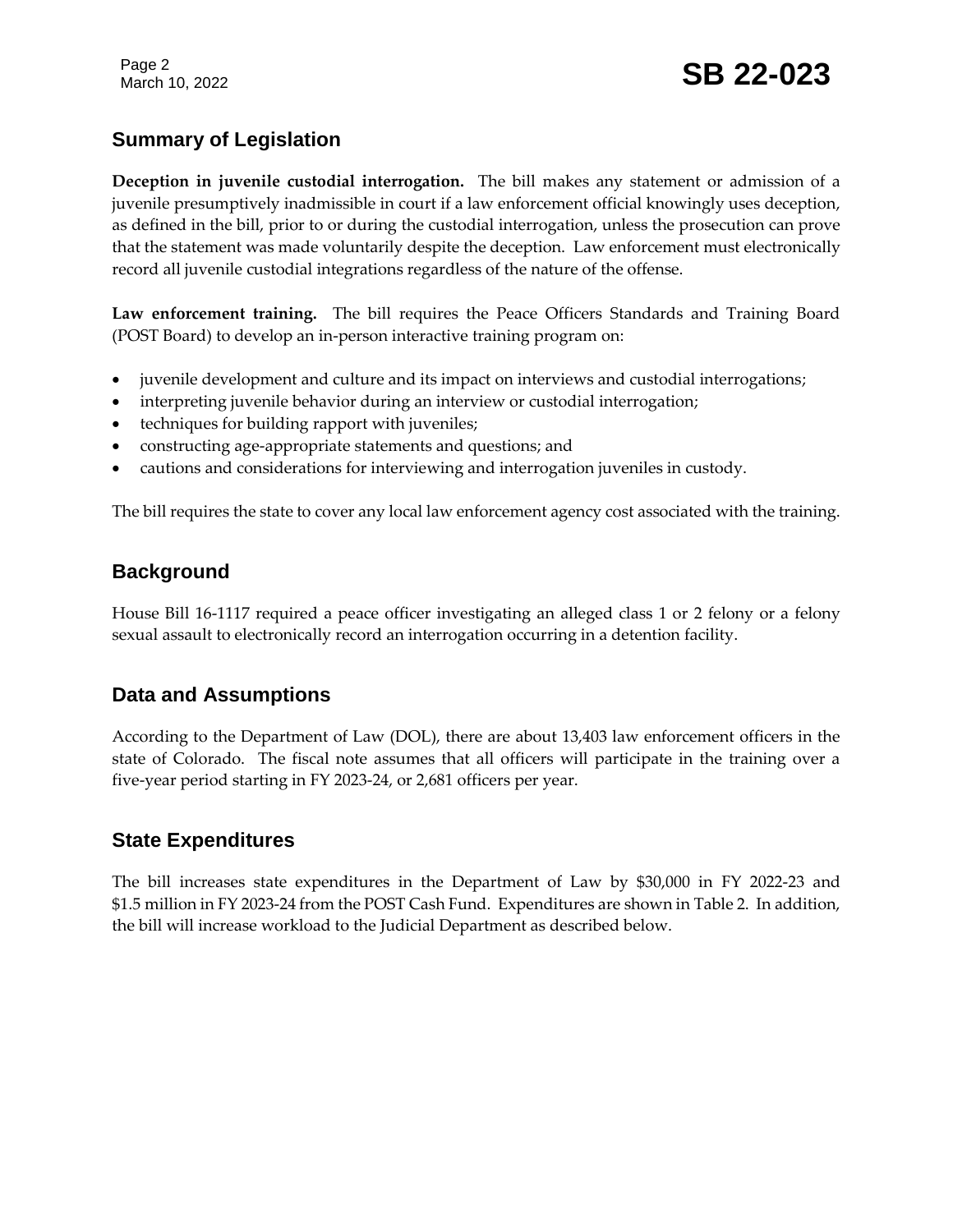**Table 2 Expenditures Under SB 22-023**

|                            |                   | FY 2022-23 | FY 2023-24  |
|----------------------------|-------------------|------------|-------------|
| <b>Department of Law</b>   |                   |            |             |
| <b>Course Development</b>  |                   | \$30,000   |             |
| <b>Instructor Costs</b>    |                   |            | \$85,600    |
| <b>Training Materials</b>  |                   | -          | \$160,860   |
| Local Agency Reimbursement |                   | -          | \$1,204,650 |
|                            | <b>Total Cost</b> | \$30,000   | \$1,451,110 |

**Department of Law.** Starting in FY 2022-23, the bill will increase expenditures in the DOL to provide training and to reimburse local law enforcement agencies for going to the training. Costs are described in more detail below.

- **Course development.** In FY 2022-23 only, expenditures in the DOL will increase to contract with a vendor to develop training curriculum. The fiscal note assumes that curriculum development will take 400 hours at \$75 per hour.
- **Instructor costs.** Starting in FY 2023-24, expenditures in the DOL will increase to contract with an instructor to teach classes. The fiscal note assumes that in one year there will be about 107 classes per year (about 25 officers per class) for 8 hours at a rate of \$100 per hour.
- **Training materials.** Starting in FY 2023-24, expenditures in the DOL will increase to develop and provide training materials to training attendees. The fiscal note assumes that training materials will cost \$60 per attendee.
- **Local agency reimbursement.** Starting in FY 2023-24, expenditures in the DOL will increase to reimburse local law enforcement agencies for sending officers to the training. The fiscal note assumes that 8 hours of training will be reimbursed at \$50 per hour. In addition, the DOL will be required to provide reimbursement for backfill coverage for officers who have to pick up an additional shift for officers that are at the training. The fiscal note assumes that 10 percent of cases will require backfill. Finally, expenditures in the DOL will increase to provide reimbursement for local agency lodging, mileage, and meals associated with training attendance. The fiscal note assumes that 100 attendees will requires these costs at a rate of \$250 per attendee.

**Judicial Department.** The bill will increase trial court workload to the extent that prosecutors request more hearings to determine if a statement may be admitted despite the use of deception. However, court workload may decrease to the extent less evidence is put in front of the court. Overall, any changes in workload are not expected to require a change in appropriations.